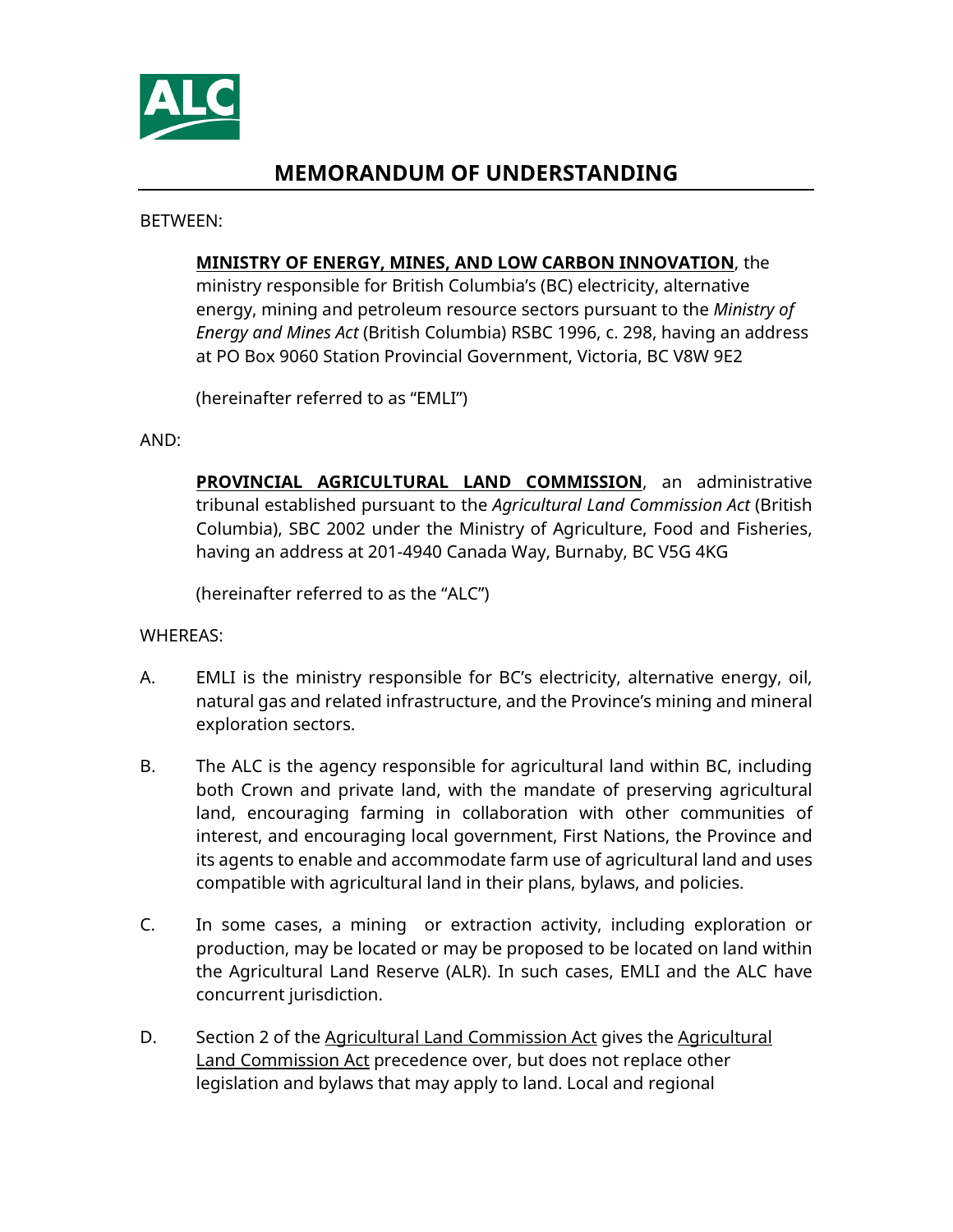governments, as well as other Provincial agencies, are expected to plan in accordance with the Provincial policy of preserving agricultural land.

- E. EMLI Regional Offices review applications for mineral and coal exploration activities, placer mines, industrial mineral mines, and aggregate pits/quarries through Notice of Work (NoW) applications and issue Mines Act permits for lands across the Province of BC. Such permits may require a financial security in order to ensure reclamation is completed once the mining activities have ceased, and to provide for protection of, and mitigation of damage to, watercourses and cultural heritage resources affected by the mine.
- F. The ALC either permits outright, requires the submission of a Notice of Intent (NOI) to the ALC Chief Executive Officer (CEO) or a delegate of the CEO, or requires the submission of an Application for Soil or Fill Use to the ALC Commissioners, for mining or extraction activities in the ALR. In reviewing an NOI or Application, the ALC issues a Decision. A Decision may require a financial security in order to ensure reclamation to an agricultural standard is completed once mining activities have ceased.
- G. EMLI and the ALC both may require a financial security to ensure that reclamation is completed to either agency's standards.
- H. The ALC's requirements to reclaim to an agriculturally capable standard would generally meet, or exceed, EMLI's reclamation standards and reclamation security requirements.

THEREFORE, the parties agree to enter into a non-binding Memorandum of Understanding (MOU) on the following terms:

### **Purpose and Scope:**

- 1. The purpose of this MOU is to establish an understanding between the ALC and EMLI with respect to each party's responsibilities for mining and extraction projects which fall within the ALR, with the following objectives:
	- i. To preserve lands within the ALR in accordance with the ALC's mandate;
	- ii. To ensure that applicable notices or applications are submitted to each respective party;
	- iii. To avoid redundancy in the reclamation securities required by each party;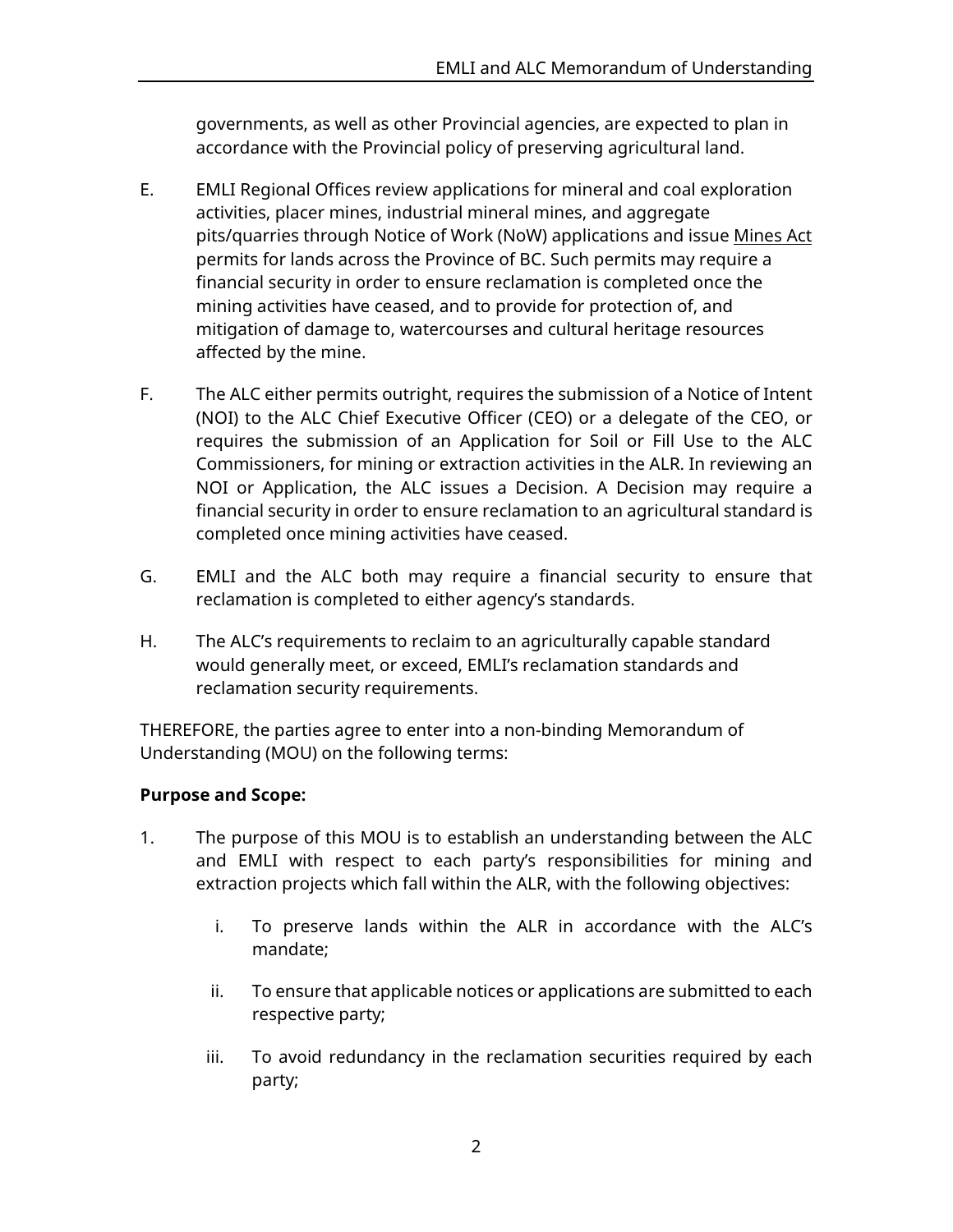- iv. To achieve an improved level of service to the public;
- v. To facilitate cooperation between EMLI and the ALC in which the objectives of each may be mutually achieved; and,
- vi. To establish procedures for the implementation of the objectives.
- 2. This MOU is subject to all applicable legislation, including but not limited to the Agricultural Land Commission Act, the Ministry of Energy and Mines Act, the Mines Act, and the Environmental Management Act and to the regulations of all applicable statutes, including but not limited to the Health, Safety and Reclamation Code for Mines in BC.
- 3. The parties believe that the effect of this MOU will be that overall, EMLI's and the ALC's processes and associated reclamation securities for mining and extraction activities within the ALR will be better clarified than would otherwise be the case.
- 4. This MOU is not intended to be, and is not, binding on the parties and is intended only to serve as a statement of the parties' shared objectives.

### **Notices of Work Submitted to EMLI:**

- 5. NOW's are submitted through FrontCounterBC, a service which assists proponents with licences, permits, registrations and other authorizations required to utilize the Province's natural resources.
- 6. NoWs are reviewed by EMLI Regional Offices with respect to eligibility for a Mines Act permit to explore for and develop the Province's mineral, coal, placer, quarry and aggregate resources.
- 7. NoWs are not submitted for mining and extraction projects initiated and used exclusively by the Ministry of Transportation and Infrastructure (MoTI) unless the project is a reviewable project under the **Environmental Assessment Act.**
- 8. Part 10 of the Health, Safety and Reclamation Code for Mines in BC (the Code) specifies standards for reclamation of mine sites, including: land use, land capability, long term stability, re-vegetation, growth medium, landforms, structures and equipment, dumps, watercourses, open pits, access roads, openings, drains, and others.
- 9. For regional mines, EMLI uses the *Regional Mine Reclamation Bond Calculator* to estimate an appropriate bond amount based on the project details. The *Regional Mine Reclamation Bond Calculator* gives an estimation that may be modified by the Inspector to account for site specific circumstances.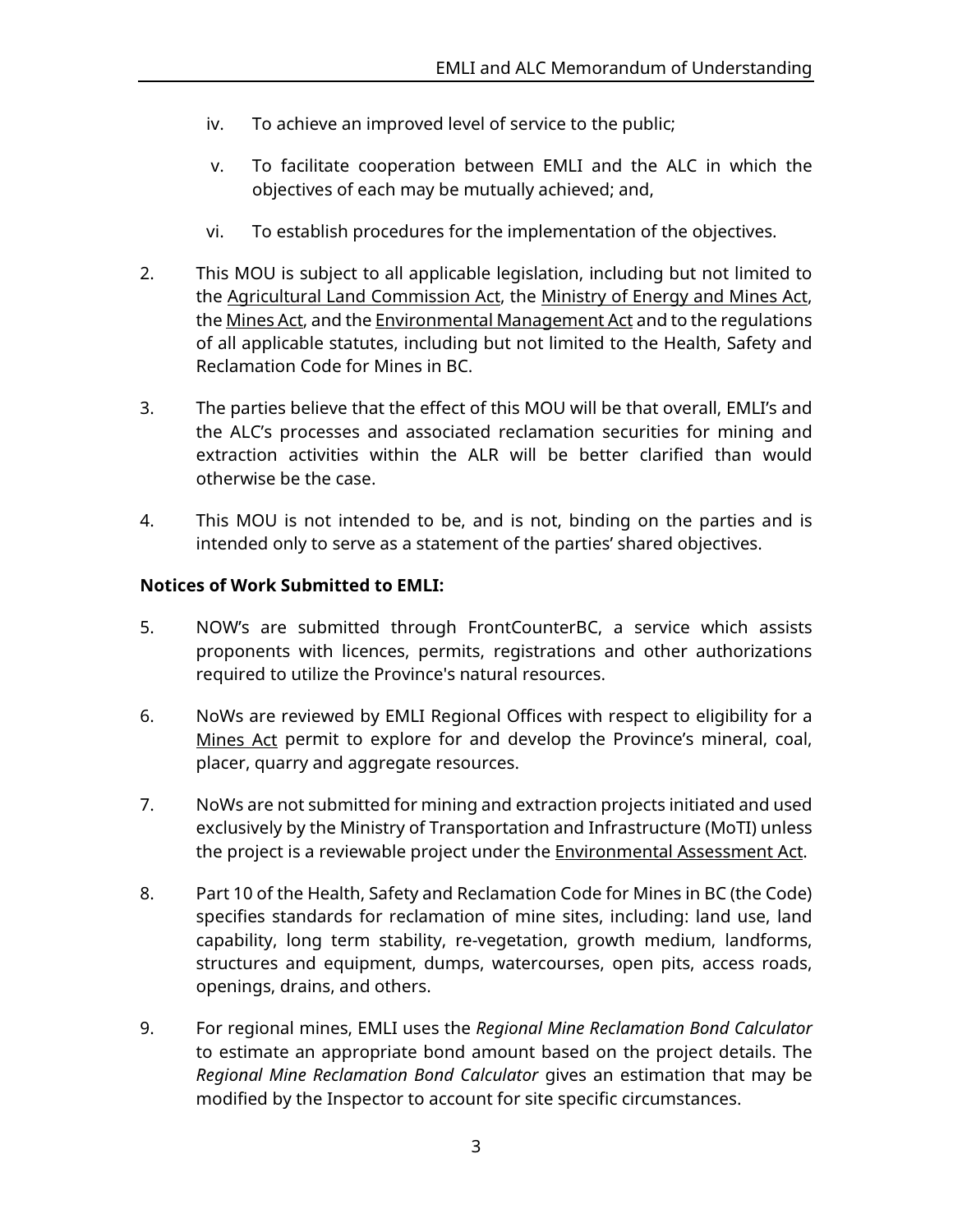With respect to the purpose of this MOU, NoWs may be submitted to EMLI under three scenarios: (i) activities not requiring an NOI or Soil or Fill Use Application; (ii) activities requiring an NOI and (iii) activities requiring a Soil or Fill Use Application.

### **(i) For Activities Not Requiring a Notice of Intent or Soil or Fill Use Application:**

- 10. In certain situations, the use of land within the ALR for mining or extraction activities does not require ALC referral or approval. This applies in the following situations:
	- i. Surveying, exploring and prospecting for gravel or minerals (including placer minerals) if all cuts, trenches and similar alterations are restored to the natural ground level on completing the surveying, exploring or prospecting (as described in Section 19(b) of the ALR Use Regulation); or
	- ii. Removing aggregate, if the total volume of aggregate removed from any single parcel is less than  $500m<sup>3</sup>$  (as described in Section 26 of the ALR Use Regulation) so long as the following are completed:
		- a. The disturbed area is rehabilitated in accordance with good agricultural practice as soon as reasonably practicable after either aggregate removal is complete (if the aggregate is removed as part of a continuous operation) or each stage of aggregate removal is complete (if the aggregate was not removed as part of a continuous operation); and
		- b. The cultivable surface layer of soil is salvaged, stored on the parcel and available for rehabilitation.

## **(ii) For Activities Requiring a Notice of Intent to be Submitted to the ALC:**

- 11. When placing fill or removing soil or aggregate (for reasons other than an "Exempted Activity" meeting the requirements of Section 35 of the ALR Use Regulation or the activities described in Part 11), a Notice of Intent (NOI) must be filed with, and the requisite fee must be paid to, the ALC CEO at least 60 days before engaging in the intended use. An applicant cannot proceed with fill placement or removal of soil until the activity has been approved by the CEO or a delegate of the CEO.
- 12. The purpose of an NOI is to seek authorization prior to lawful placement of fill or removal of soil or aggregate, and not as a mechanism to seek retroactive approval.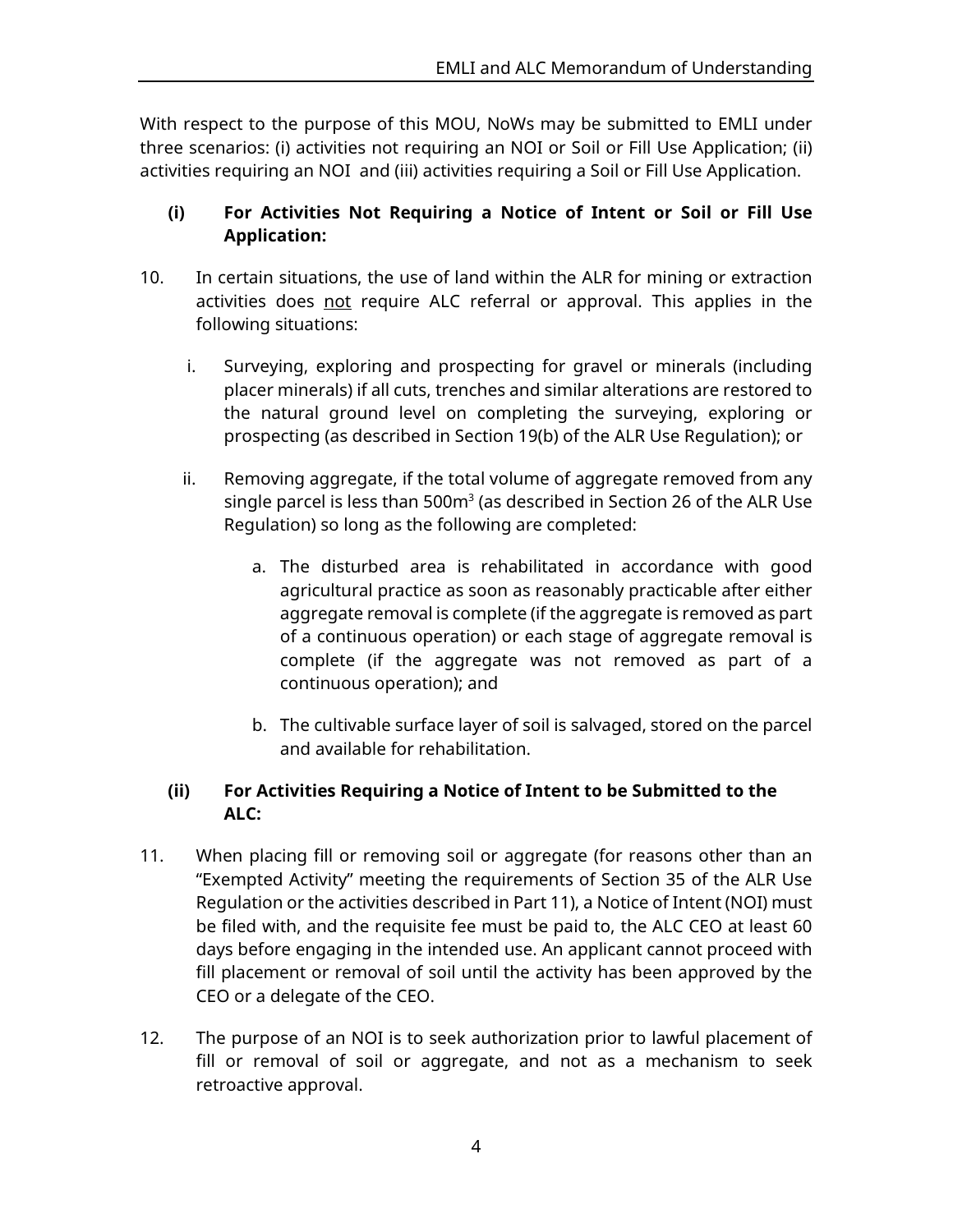- 13. Within 60 days of submission of the NOI, the CEO or a delegate of the CEO must approve the placement of fill or the removal of soil or aggregate or issue a written order that the person stop or not engage in placing fill or removing soil or aggregate.
- 14. The CEO or delegate of the CEO may request further information within the first 60 days from when the NOI is received by the ALC. If additional information is requested, the applicant has 60 days to provide the requested information or the file will be cancelled. The 60 days for the CEO or delegate of the CEO to issue a response only begins once all requested items have been received.
- 15. If the CEO or delegate of the CEO does not issue a response within the 60 day period, the applicant may remove soil from or place fill on the agricultural land as described in the notice (except if "Prohibited Fill" is placed, as described under Section 36 of the ALR Use Regulation).
- 16. In response to the NOI, the CEO or delegate of the CEO will release an NOI Decision (Decision).
- 17. A person who receives an NOI approval may place fill or remove soil or aggregate provided they do so in accordance with the terms of that approval, which may involve reclamation requirements.
- 18. To ensure successful reclamation of a project area, the CEO or a delegate of the CEO may require financial security, such as insurance, a bond, or an Irrevocable Lettter of Credit (ILOC) be posted. The amount of security is at the discretion of the CEO or a delegate of the CEO, and is generally determined based on the size (hectares), the estimated reclamation cost, and the nature of the project. The ALC generally requires a reclamation security of approximately \$20,000 per hectare.

### **(iii) For Activities Requiring a Soil or Fill Use Application to be Submitted to the ALC:**

- 19. A Soil or Fill Use Application is submitted to the ALC in the following circumstances:
	- a. If the applicant chooses to seek approval via an application rather than an NOI (whether partially through the NOI process or not);
	- b. If the applicant chooses to seek approval via an application because the terms of an NOI are not satisfactory to the applicant;
	- c. If an NOI is refused; or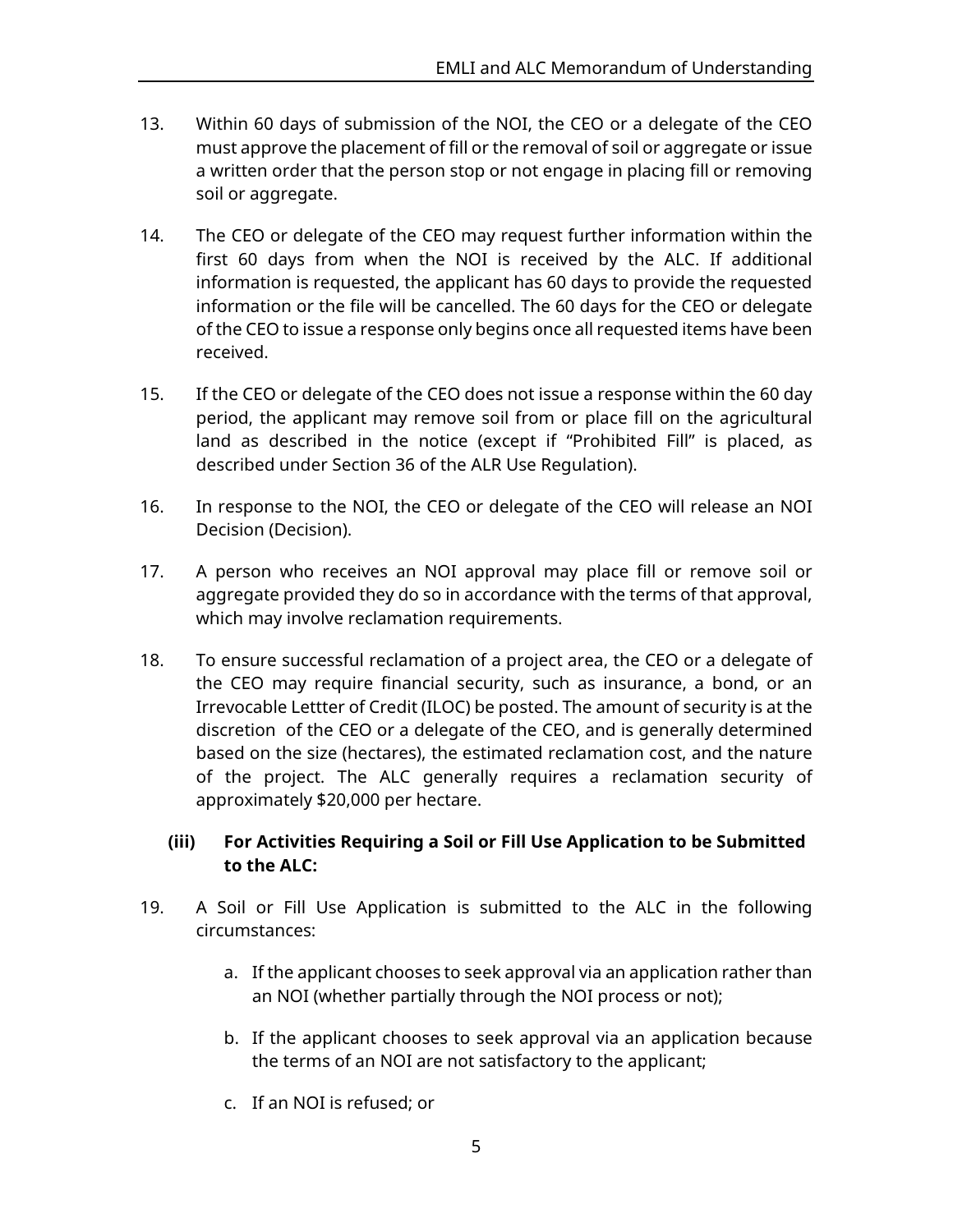- d. If the placement of fill or removal of soil or aggregate has already commenced.
- 20. In response to the Soil or Fill Use Application, the ALC will release an Application Decision.
- 21. If a Soil or Fill Use Application is approved, the placement of fill or extraction of soil or aggregate must be undertaken in accordance with the terms of that approval, including reclamation requirements.
- 22. To ensure successful reclamation of the project area, the ALC may hold a financial security such as insurance, a bond or ILOC, generally determined based on the size (hectares), the estimated reclamation costs, and the nature of the project. The ALC generally requires a reclamation security of approximately \$20,000 per hectare.

### **Responsibilities of EMLI:**

- 23. Pursuant to Section 3 of the Agricultural Land Commission Act, for proposals on lands entirely within the ALR, where the proposed mining or extraction activity requires an NOI or a Soil or Fill Use Application to be submitted to the ALC, the EMLI Statutory Decision Maker (SDM) will consult the ALC prior to issuance of the Mines Act permit, and will not issue the Mines Act permit until such time that an ALC NOI or Application Decision has been released. The general timeline for consulting the ALC is outlined in Appendix A. The ALC may be notified by electronic mail at ALC.Soil@gov.bc.ca.
- 24. For proposals on lands partially within the ALR, where the proposed mining or extraction activity requires an NOI or a Soil or Fill Use Application to be submitted to the ALC, the EMLI SDM may proceed to issue a Mines Act permit prior to an ALC NOI or Application Decision for the area outside of the ALR only. Pursuant to Section 3 of the Agricultural Land Commission Act, the EMLI SDM will not issue a Mines Act permit for the lands within the ALR until such time that an ALC NOI or Application Decision has been released.
- 25. Where the proposal timeline exceeds the length of the term approved by an ALC NOI or Application Decision in Part 23 or Part 24, the EMLI SDM will align the Mines Act permit approval with the ALC NOI or Application Decision terms.
- 26. For lands within the ALR where the proposed mining activity does not require a NOI or a Soil or Fill Use Application to be submitted to the ALC (described in Part 10), the EMLI SDM may proceed to issue a permit under the Mines Act at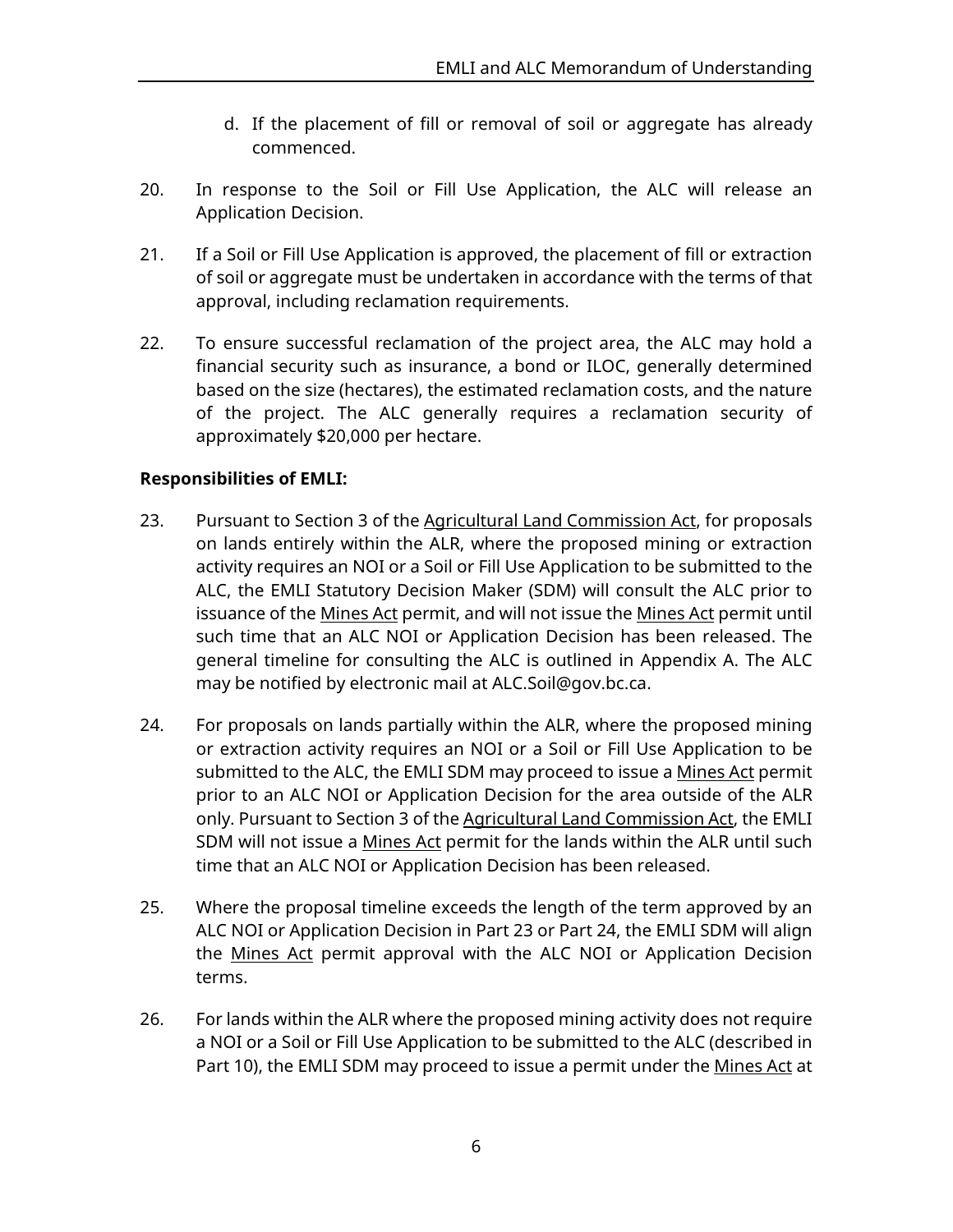their discretion, may require a reclamation security at their discretion, and need not consult with the ALC before such permit issuance.

- 27. In review of a NoW application, the EMLI SDM may refer a Mines Act permit to the ALC for comment. A lack of response within the 30 day response period as outlined in s.10(3)(2) of the Code, shall not be construed as ALC approval for the proposal. An NOI or Soil or Fill Use Application is required, where applicable.
- 28. EMLI SDMs need not require additional reclamation security for activities addressed under the ALC's financial security.
- 29. Where the EMLI SDM considers that the ALC's financial security is not adequate, they may require additional reclamation security to address mining related reclamation activities.
- 30. For all mining NoW applications, with respect to lands within the ALR, the EMLI SDM will copy the ALC on their issuance of the Mines Act Permit. The ALC may be notified by electronic mail at ALC.Soil@gov.bc.ca.
- 31. Where the EMLI SDM is closing a Mines Act permit, including release of any associated financial security, the SDM will consult with ALC in advance of the closure. The ALC may be notified by electronic mail at ALC.Soil@gov.bc.ca.

### **Responsibilities of the ALC:**

- 32. The ALC's financial security will cover (but is not limited to) preparation of the surface grade (measured as the top one metre of soil), including preparation of the seed bed, seeding or planting with appropriate agronomic species, and the installation of any other agricultural infrastructure that is required to ensure that the land has been improved for agricultural production (e.g. agricultural subsurface drainage).
- 33. For aggregate extraction projects, the ALC will require that the ALC's Best Management Practices for Aggregate Extraction are followed (see Appendix B).
- 34. For mining and extraction projects initiated by MoTI, which do not require the submission of a NoW to EMLI, the ALC's financial security will cover the costs of all reclamation activities.
- 35. For all mining and extraction activity proposals (in respect of NOIs or Soil or Fill Use Applications), the ALC will copy the applicable Regional EMLI Office and Mines Inspector on its Decision.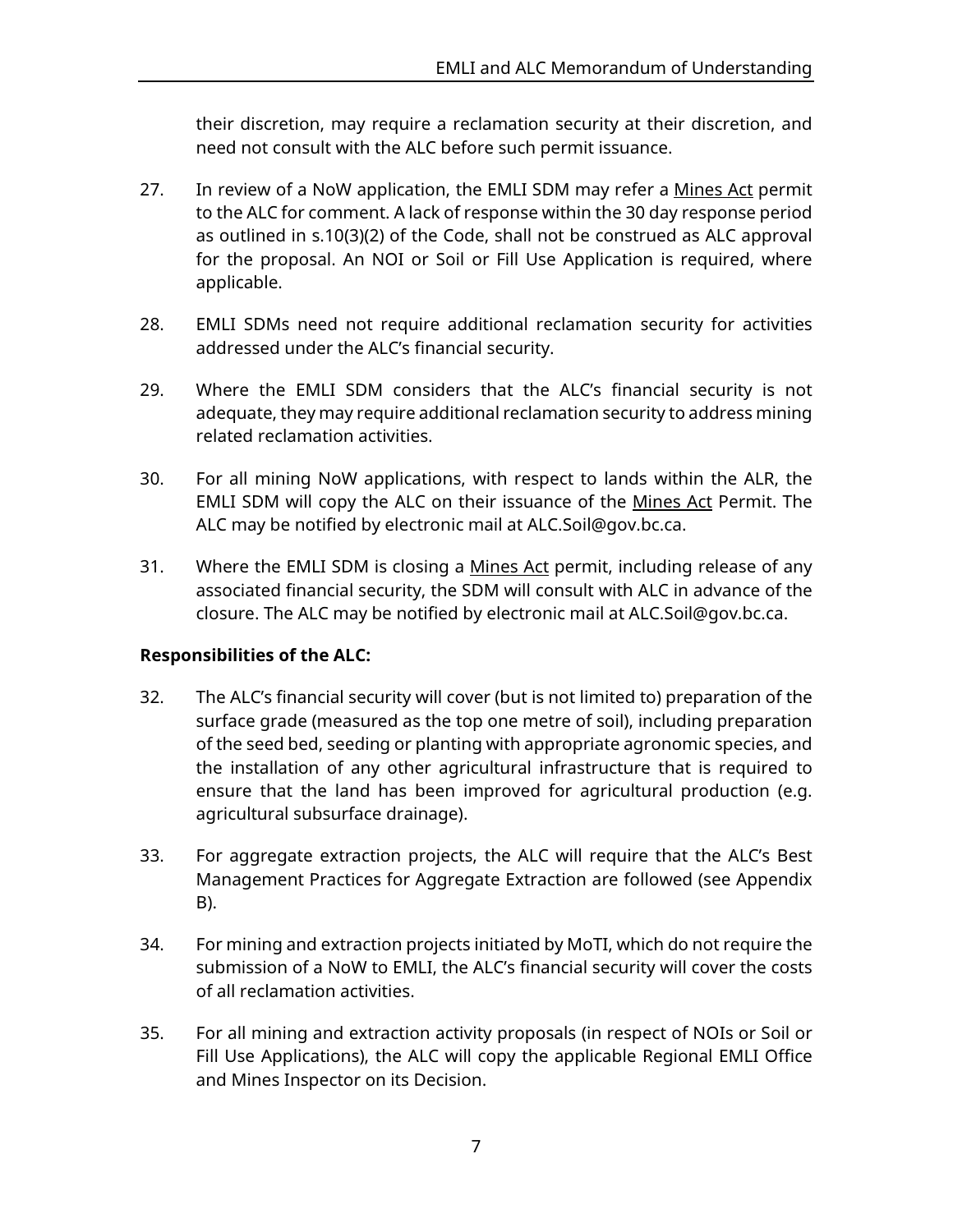36. Where the ALC is releasing a financial security for a mining or extraction project, the ALC will consult with EMLI prior to the release of the financial security.

### **Terms of Agreement:**

- 37. The parties agree to meet on an annual basis to examine the effectiveness of this MOU and may recommend amendments as required.
- 38. Any amendment to this MOU agreed to by the parties must be in writing and signed by the parties.
- 39. This MOU and any amendments are effective on the latest date they are signed by the Parties and remain in effect until:
	- (a) a replacement MOU is signed between the parties; or,
	- (b) a party notifies the other in writing that this MOU is no longer in effect.
- 40. Where differences arise between EMLI and ALC staff regarding the interpretation or adherence to the MOU that cannot be resolved by those staff, the matter will be referred to EMLI's Assistant Deputy Minister and the  $CFO$  of the ALC.

Appendices:

Appendix A: ALC and EMLI Process Flow Chart

Appendix B: ALC Best Management Practices for Aggregate Extraction

MINISTRY OF ENERGY, MINES, AND LOW CARBON INNOVATION per its Chief Permitting Officer:

 $L$ eoyl Namov $\ell$ 

George Warnock, Chief Permitting Officer

Date: September 15, 2021

PROVINCIAL AGRICULTURAL LAND COMMISSION per its Chair:

\_\_\_\_\_\_\_\_\_\_\_\_\_\_\_\_\_\_\_\_\_\_\_\_\_\_\_\_\_\_\_\_\_\_\_\_\_\_\_

Jennifer Dyson, ALC Chair

Date: September 22, 2021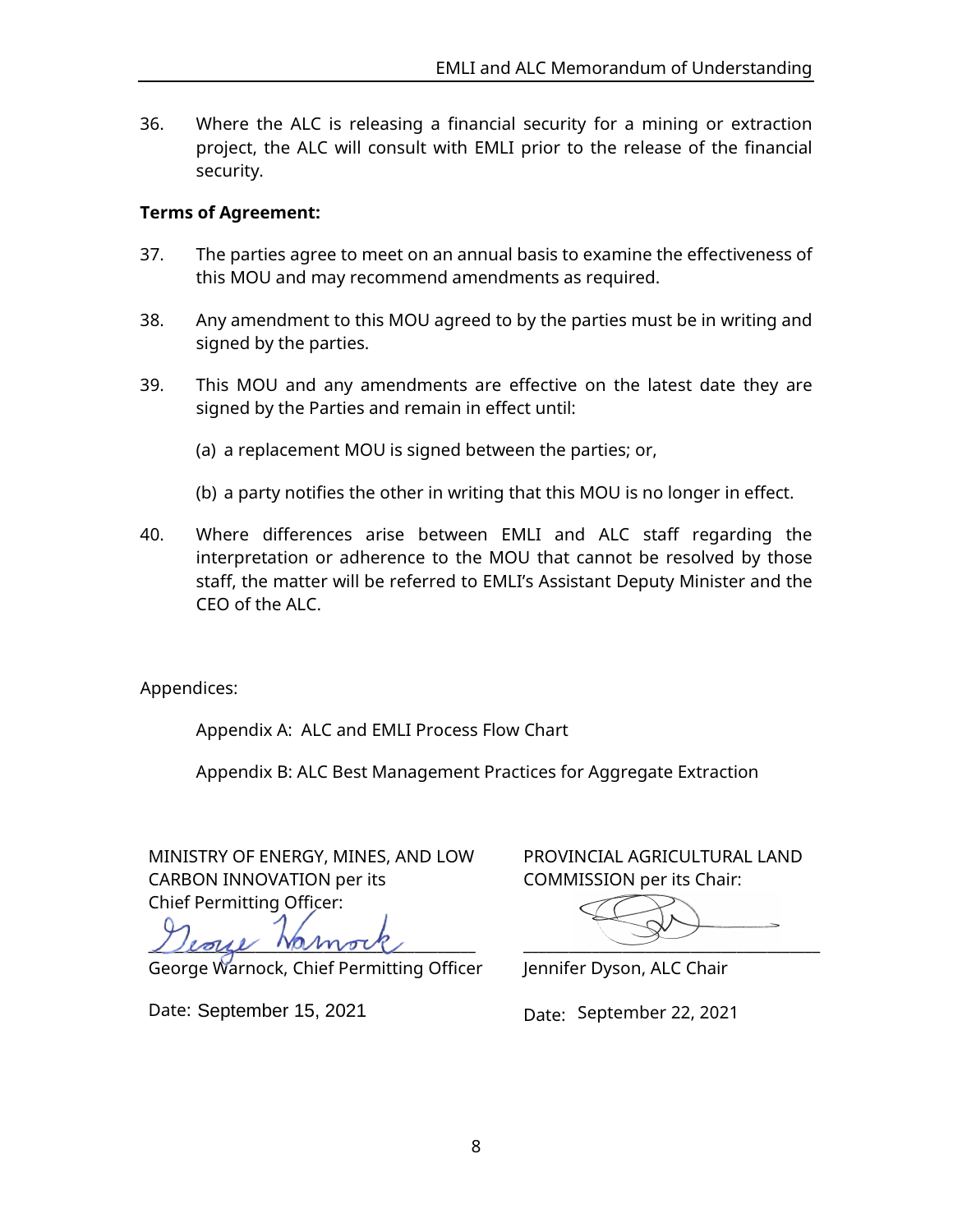### **APPENDIX A: ALC AND EMLI REVIEW PROCESSES FOR MINING AND AGGREGATE EXTRACTION PROJECTS IN THE ALR**

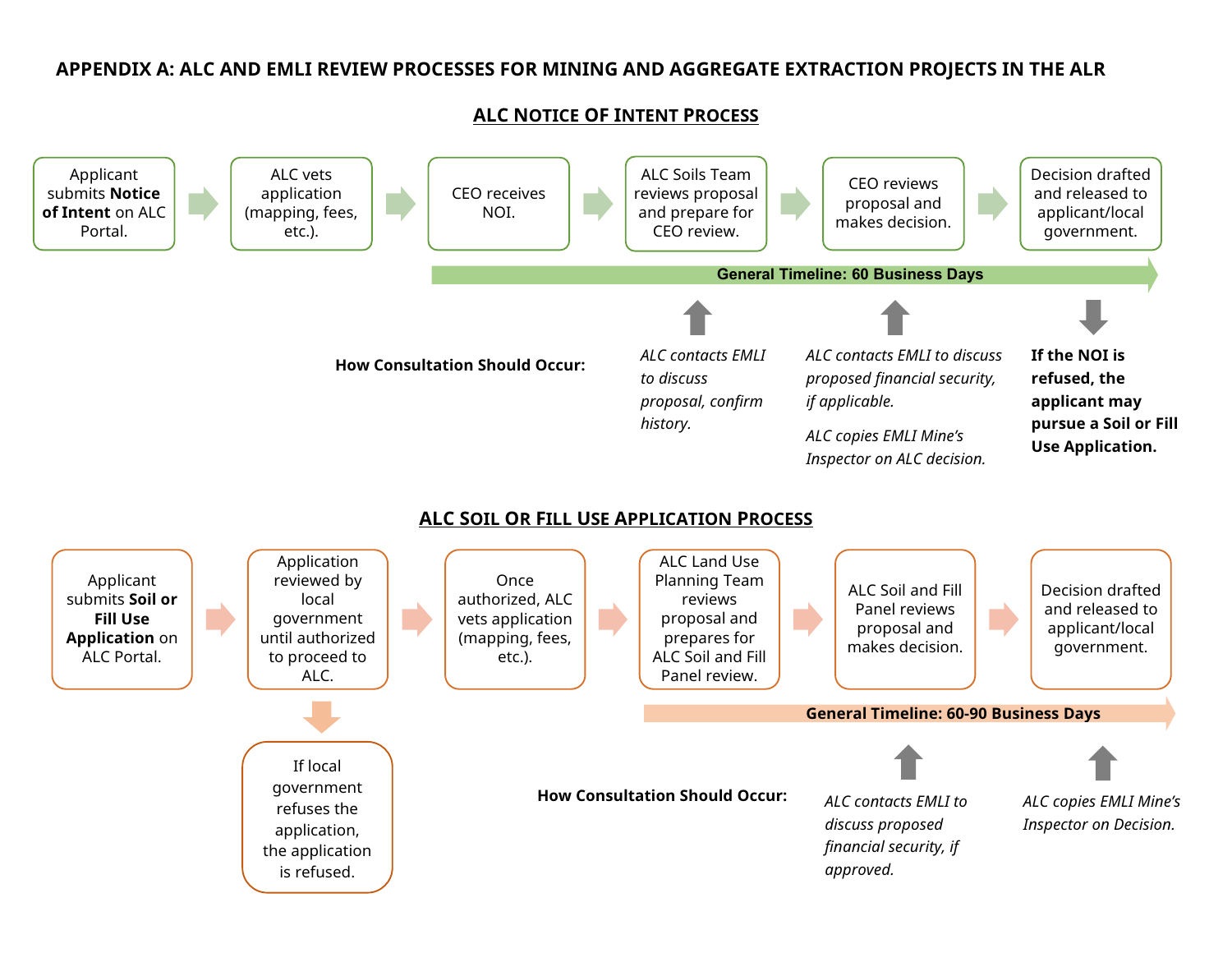

*Decision released, except in accordance with Part* 

*26 of the MOU.*

**EMLI NOTICE OF WORK PROCESS**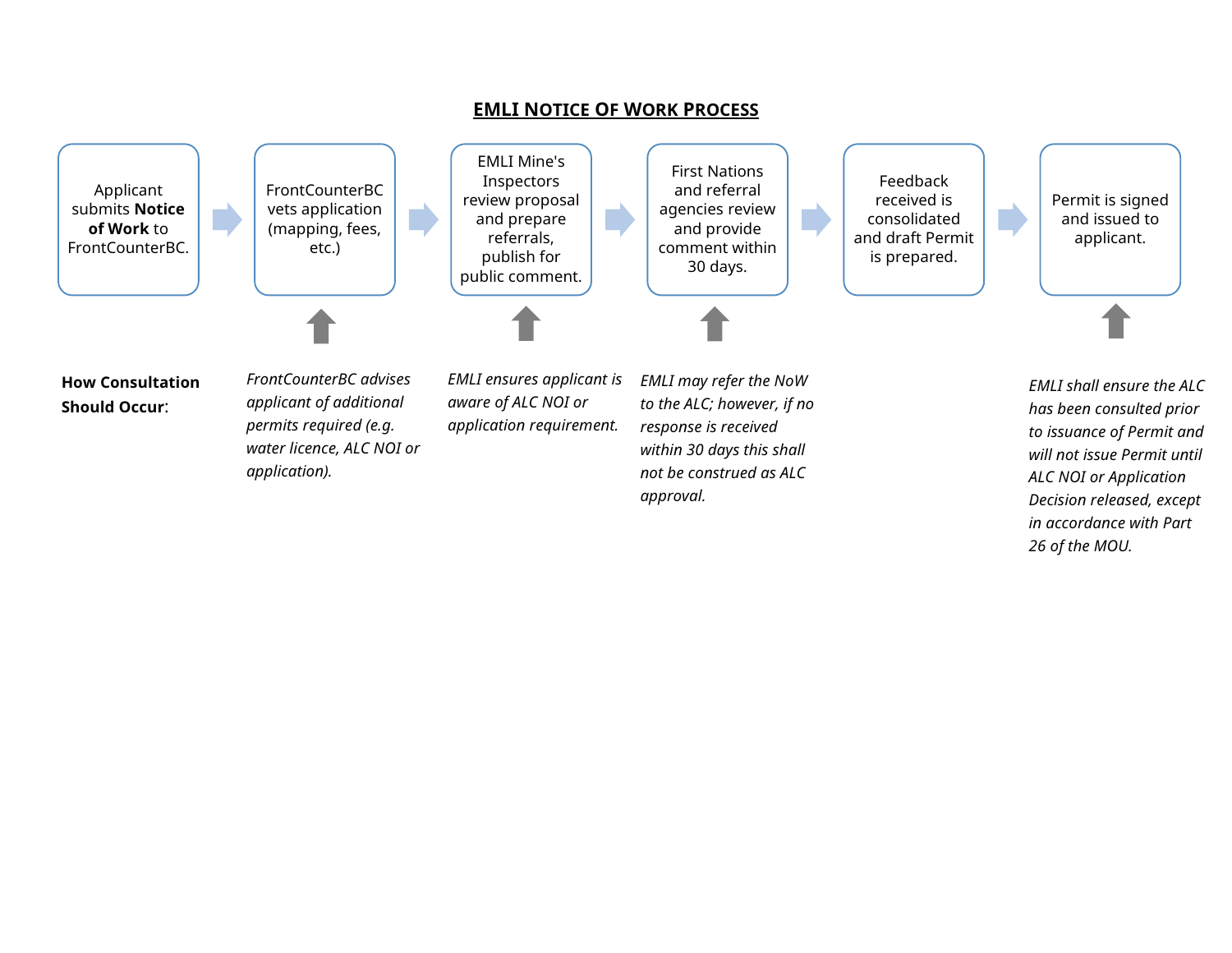

# **APPENDIX B:**

# **BEST MANAGEMENT PRACTICES FOR AGGREGATE EXTRACTION ACTIVITIES OCCURRING IN THE AGRICULTURAL LAND RESERVE**

Reclamation planning is essential to the successful reclamation of agricultural lands located in the Agricultural Land Reserve (ALR). The following document is intended to provide best management practices for aggregate extraction to both private landowners and industrial operations operating on private and Crown land in the ALR. This information should be used to assist in the development, operation, and reclamation of various scales of aggregate extraction operations ranging from small gravel pits and rock quarries to large, long-term industrial operations with multiple phases.

This document provides recommendations on:

- General operating conditions
- Soil management techniques
- Recontouring and subgrade preparation
- Soil placement (Topsoil/Subsoil)
- Seedbed preparation and surface rehabilitation
- Drainage and water management
- Weed management
- Project closure

## **GENERAL OPERATING CONDITIONS**

- Soil must not be salvaged, moved, stockpiled, or replaced during conditions of adverse soil moisture content including when the soil is frozen (to prevent slumping) or powdery dry.
- Compaction must be minimized by selecting soil materials with low clay contents for replacement in the root zone.
- The use of native material (salvaged topsoil and overburden) is preferable to the use of materials sourced from off-site to avoid potential issues with drainage and excessive stoniness in the upper soil profile.
- Surface drainage from the reclaimed area must be maintained at all times in order to prevent erosion, flooding, siltation or other degradation of soils, adjacent lands or waterways.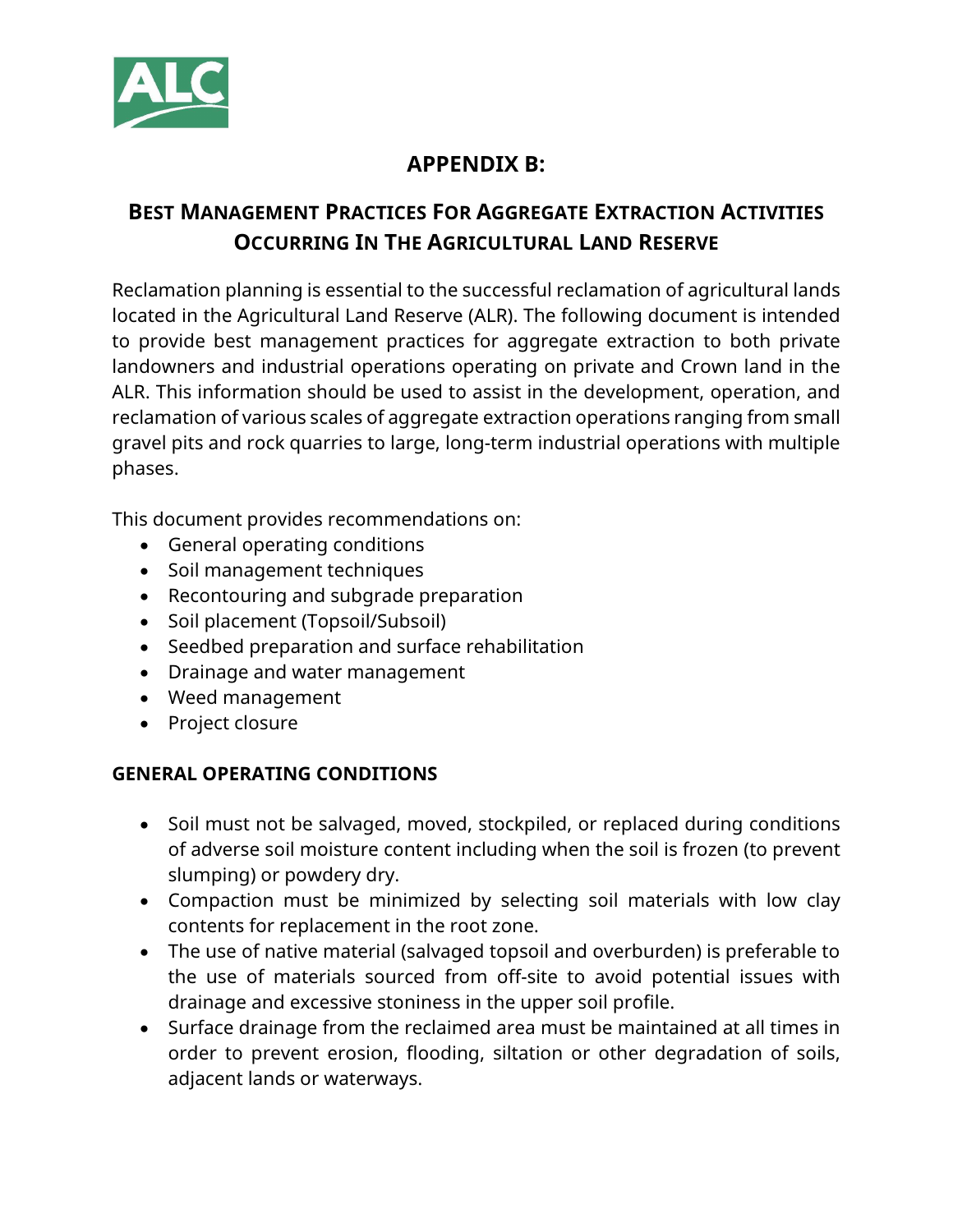- Any run-off must be diverted into catchment ponds or silt traps prior to discharge into natural watercourses or road ditches.
- On-site supervision by a qualified registered professional with expertise in soils and reclamation is required during the soil salvaging, stockpiling, storage and soil replacement process.

## **SOIL MANAGEMENT**

Prior to any extraction, all existing topsoil must be salvaged under the direction of the qualified registered professional for use during reclamation. Additional salvaging of subsoil and overburden may be necessary on sites where backfill sourced from off-site is not readily available, topsoil is shallow or where there is limited overburden available. The recommendations for soil handling procedures are as follows:

- Soil must be salvaged from all of the following areas:
	- $\circ$  the proposed pit or quarry area;
	- o the access roads; and,
	- o the proposed stockpile areas for the subsoil and overburden.
- Topsoil, subsoil and any overburden must be salvaged and stored separately.
	- o Separation between piles should be no less than 3 m
- Topsoil must be salvaged using an excavator with a clean-out bucket.
- Materials must be transported to an appropriately designated storage area that will not be disturbed by extraction activities in order to avoid double handling of materials.
- A uniform layer of bark mulch or sawdust should be laid down on the storage surface prior to placement of any salvaged material.
- The areas required for stockpile storage must be based on estimates of initial soil salvaging volumes.
- Stockpiled soils must be windrowed and located in an area where they will not be disturbed and will not impede site drainage.
- Drainage from, onto and around the stockpiles must be controlled by ditches, drains or intercepts as required.
- Stockpiled soil must not be removed from the property without written permission from the ALC.
- Salvage piles should be limited in height (2 to 3 meters). Higher piles must not exceed a 3:1 slope (horizontal: vertical).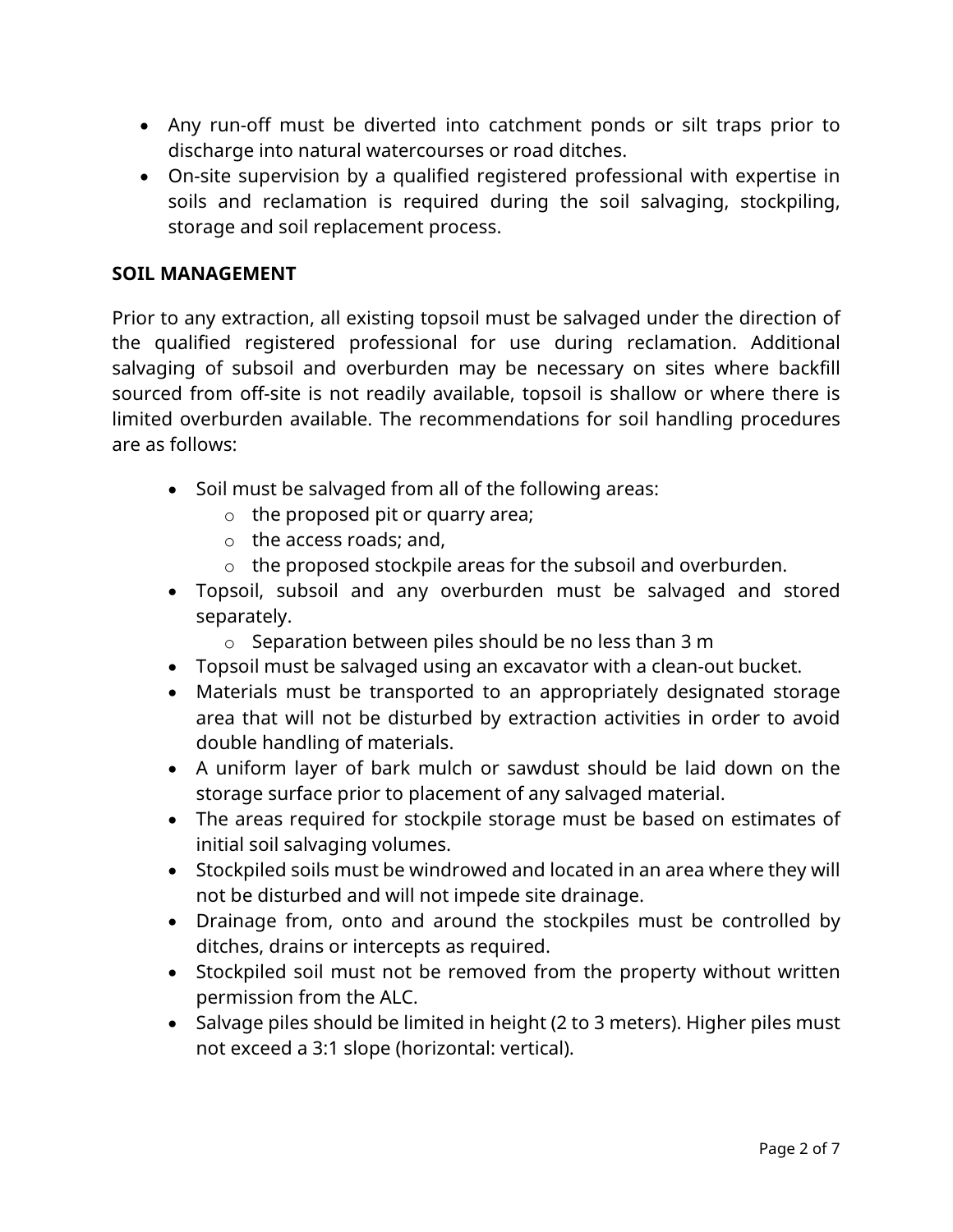• Stockpiles must be seeded and established with an appropriate plant cover or other suitable soil erosion control measure must be applied to protect the stockpiles from wind or water erosion.

## **SUBGRADE PREPARATION**

The Commission frequently requires the backfilling of pits to ensure that the final elevation is consistent with adjacent land and the property's relative original elevation. Therefore, once all extraction activities are complete, the pit should be filled with suitable material that consists of either the stockpiled overburden and/or fill sourced from offsite. Subgrade preparation must proceed as follows:

- If imported fill is used to backfill, the fill must have the following characteristics:
	- o must be of mineral origin only (organic soils are not permitted as fill material but can be used as a top-dress);
	- o have a coarse fragment content less than 5% with no boulders >25 cm in the top 1 meter of the soil profile;
	- o the texture of the soil must be no coarser than loamy sand and no finer than silt loam.
- The following are considered prohibited materials and must not be used as fill:
	- o concrete or demolition waste, including masonry rubble, concrete, cement, rebar, drywall, and wood waste;
	- o asphalt;
	- o glass;
	- o synthetic polymer;
	- o treated wood; and,
	- o unchipped lumber.
- The final contours of the subgrade must be gently sloping in such a manner as to conform to the surrounding landscape.
- Depending on the site topography, any permitted side slopes and/or benches should be recontoured so that slopes are no steeper than 3.5H:1V (horizontal: vertical) to allow for use of farm equipment on the slopes. Steeper slopes may be allowed in some cases depending on the configuration of the field in order to maximize the amount of flat land (e.g., long narrow extraction pits).
- To avoid severe erosion of topsoil, land that is intended for the production of annual crops should have slopes no greater than 20H:1V or 5% slope (Class 1).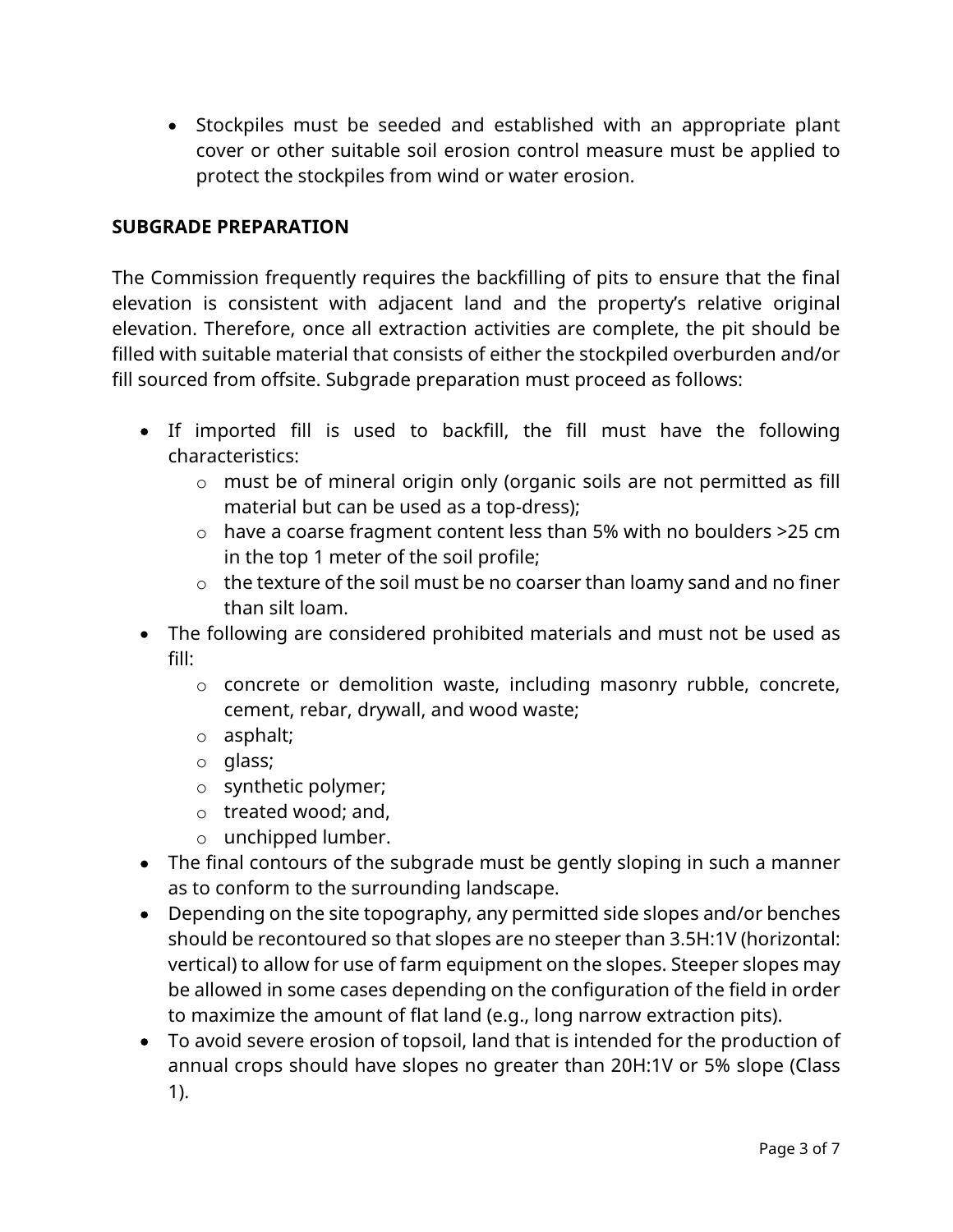- In the Lower Fraser Valley and Metro Vancouver, the slopes must be less than 1% on cropland to minimize sheet and rill erosion.
- If necessary, upon completion of backfilling, the subgrade should be chisel plowed to a minimum depth of 60 cm in two directions at right angles.

## **SOIL REPLACEMENT**

Once the subgrade materials have been regraded, available topsoil and/or other suitable soil materials must be used to provide a rooting bed for crops.

General Recommendations

- Any stockpiled soils must be replaced in the reverse order from which they were removed.
- The recommended soil profile should consist of (from surface to at depth):
	- $\circ$  20 30 cm of topsoil;
	- o 30 cm of subsoil;
	- o 50 cm of free draining subgrade;
	- o Overburden or backfill (variable thickness).
- The placement of stakes, flagged to the desired replacement thickness, must be employed to assist the machine operator.
- Soil materials should be end dumped and leveled with low ground pressure equipment, such as tracked bulldozers.
- Vehicles and equipment must be restricted to designated roads or routes, so that ripping and subsoiling activities can be limited to these specific areas.
- Random, repeated running of equipment over leveled areas must be minimized wherever possible.

#### Subsoil Placement

- If subsoil has been retained, the subsoil must be replaced in one lift.
- If fill is used as subsoil, then the fill must have a coarse fragment (fragments >2 mm diameter) content of less than 5% percentage and must not contain any boulders (rock fragments >25 cm).
- Once the subsoil is in place, roughening the subsoil surface is required to hold topsoil in place following initial placement.
- If compaction does occur, rip the affected areas to a depth of 60 cm or more with shanks spaced 60 cm apart and then cross rip perpendicular to the first direction.

Topsoil Placement

• Topsoil thickness should be equivalent what was present before disturbance.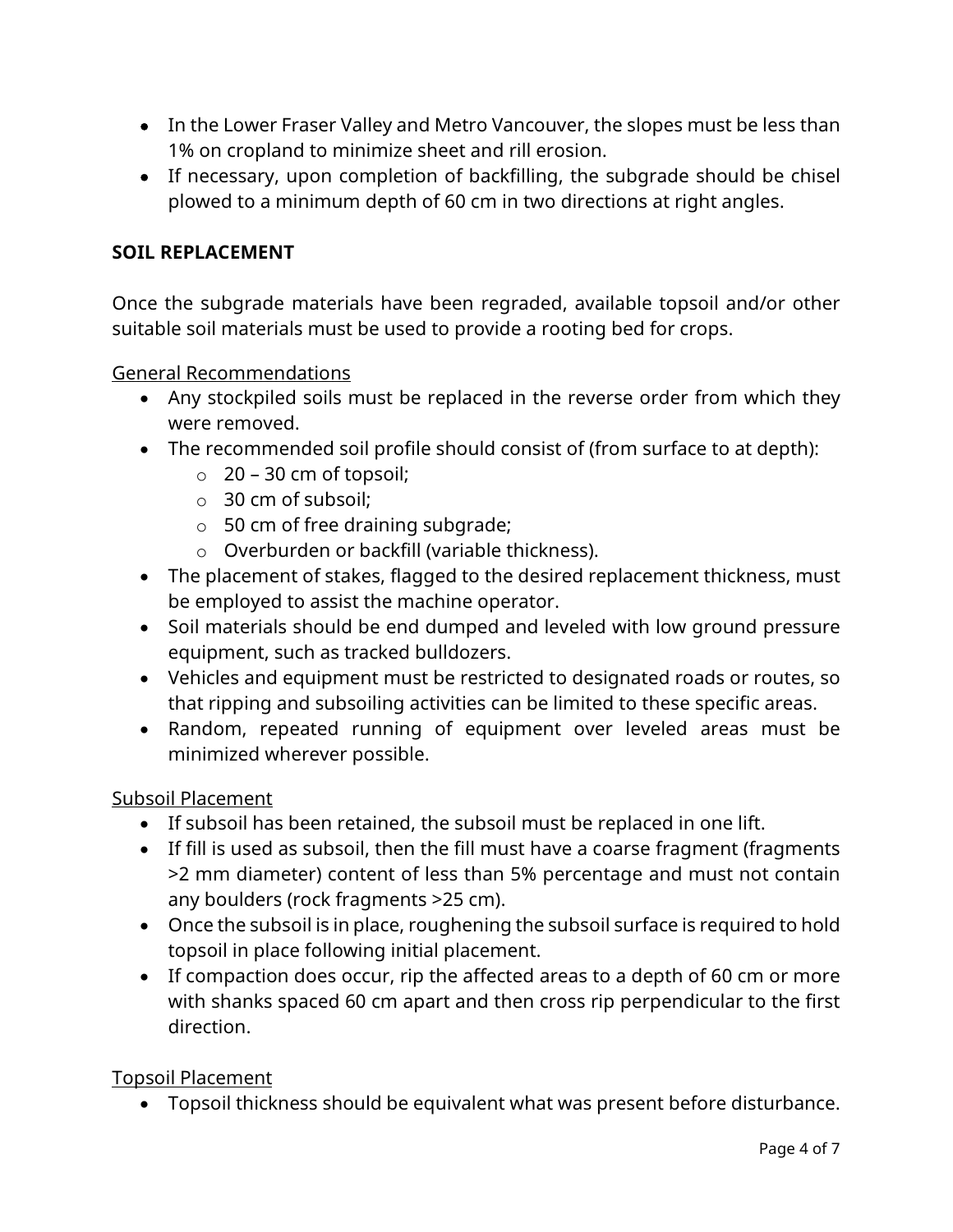- Coarse fragments must not be introduced in the top 25 cm of the soil profile.
- Prior to replacement of the topsoil, soils must be screened separately to remove coarse fragments.
- Where the percentage of the coarse fragment content by volume is less than 5%, screening is not necessary. The qualified registered professional must determine if screening is necessary.
- Screening must be carried out under appropriate soil moisture conditions.
- Topsoil should not be replaced in areas such as roads or wet depressions that will not be used for productive agriculture unless required for grass establishment for erosion control.
- If the native topsoil has been removed, then a 20 30 cm lift of imported topsoil must be uniformly spread over the disturbance area. The texture of the soil must be no coarser than loamy sand or finer than silt loam.
- A suitable organic matter should be top-dressed over the reclamation area. This organic matter may be added in the form of animal or poultry manure or as a cereal or forage cover crop and turned into the soil.

## **SEEDBED PREPARATION/SURFACE REHABILITATION**

If the disturbance area is not immediately returned to agricultural use upon completion, a seedbed must be prepared, and the area(s) seeded with an appropriate agronomic species using cover crops when necessary to reduce erosion on slopes and fertilized. Seed preparation and surface rehabilitation must take place as follows:

- Till the seed bed just prior to seeding to minimize the time period in which the soil surface will be exposed to water and wind erosion.
- Tillage must be completed only under specific soil moisture conditions (not powdery dry or excessively wet).
- The following equipment is suitable depending on the specific soil conditions:
	- Tillage equipment plows and discs that lift and invert the soil;
	- Cultivators and harrows that lift and stir without inverting the soil;
	- In situations where it is undesirable to mix thin topsoil with underlying subsoil (i.e. stony subsoil) use cultivators and harrows rather than plows and deep discs.
- Soil tillage should be carried out across (perpendicular to) slopes to reduce the slow runoff velocity and the potential for rill formation.
- The rate of application and type of seed mix and fertilizer is to be determined by the qualified registered professional.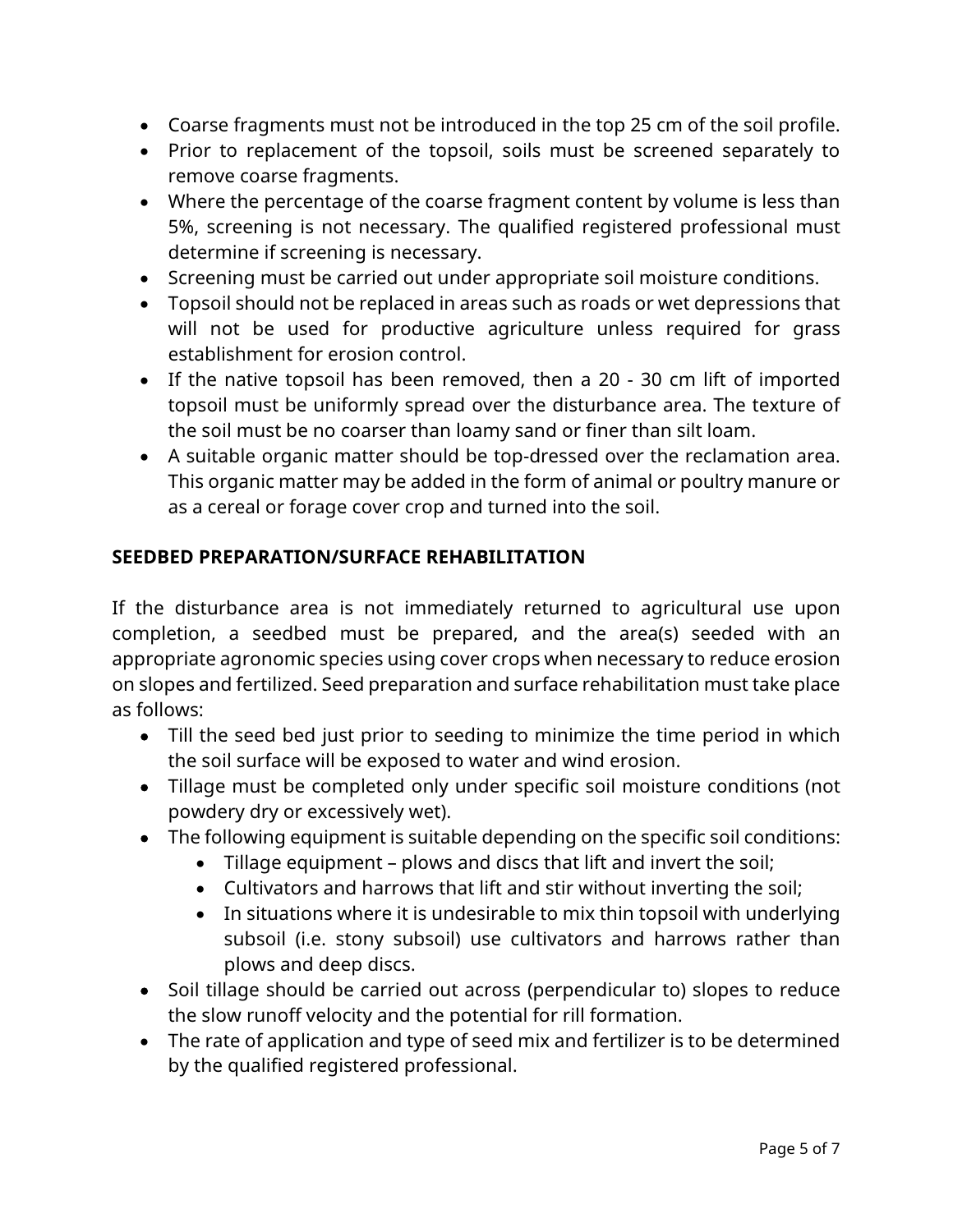- Cereal cover crops such as spring barley, oats, winter wheat or fall rye germinate and develop rapidly. If seeded in mid to late summer they provide cover by fall but will not generally set seed and will not take over the stand the following year if turned over before seed set.
- Fertilizer should be applied based on soil testing results.
- Use supplementary irrigation to establish and maintain a complete cover.

### **DRAINAGE/WATER MANAGEMENT**

A drainage plan must be prepared for the site by a qualified professional to ensure that water is appropriately managed on and off site. Prior to the installation, drainage plans must be submitted to the Commission for review and approval. The drainage design layout must be completed by a drainage specialist who will oversee the installation. The following drainage and erosion control measures should be considered when designing the plan; however, this will vary depending on specific site conditions:

- Interceptor drains and grassed water runs to slow the velocity of runoff water and prevent erosion.
- Placement of toe slope drains to collect and remove seepage from the subsoil.
- Use of temporary diversion drainage on new areas of topsoil and seeded areas.
- Sedimentation impoundments to protect water quality in downstream areas. The size and location of impoundments is determined by runoff volumes, erosion rates, and required retention times.
- Installation of a soil drainage system (subsurface drainage as needed). This will depend on the end use and agricultural capability.
- Installation of a layer of porous drainage material to reduce the amount of water in the soil.
- The drainage must be installed upon completion of rehabilitation of each phase and prior to establishing any perennial crops other than forage.
- The reclaimed area must be monitored following re-seeding to determine if sufficient drainage has been provided. If poorly drained areas persist, it may be necessary to install additional drainage structures.

#### **WEED MANAGEMENT**

- Weed control must be practiced at all times.
- Weeds must be controlled before seed set. The most common practices include: